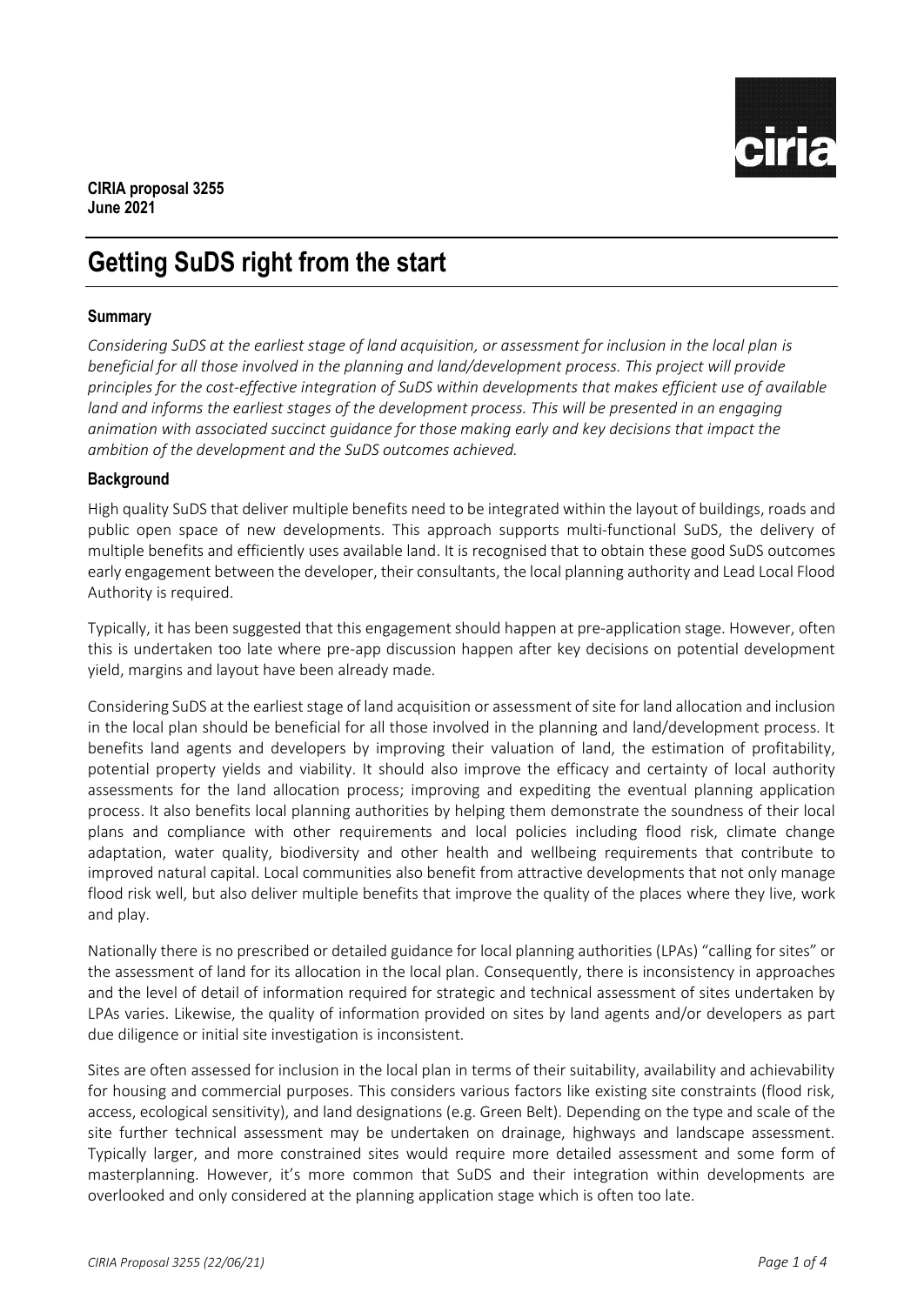#### *Why is guidance needed?*

There is a perceived commercial trade-off between the 'land-take' for SuDS and the maximum number of properties on a development. This means that developers and their consultants can be unable and/or unwilling to embrace SuDS good practice, i.e. their full integration, regardless of the potential benefits this can offer developments.

This project will focus on improving early consideration and decisions on SuDS in developments. It will provide guiding principles for the cost-effective integration of SuDS which informs the land acquisition and land allocation process. The key stages of the planning land development process the guidance will cover include:

- Land acquisition (and necessary due diligence at all stages of the process)
- Call for sites as part of local plan preparation
- Housing and economic land availability assessments
- Local plan land allocations

This guidance would improve both the submission and assessment of site information relating to SuDS ensuring the early ambition for SuDS is delivered throughout the planning and land/development process without late stage 'value engineering' and viability considerations which can compromise high quality SuDS. This would support the delivery of high-quality holistically integrated SuDS that make the best use of available space to deliver multiple benefits and meet policy requirements. This could also benefit developers, through attracting a premium for properties sold as sites with an attractive SuDS scheme.

As well as reducing the likelihood of poor-quality SuDS where surface water runoff is unnecessarily managed underground, and opportunities to integrate attractive SuDS into the development are lost this guidance will help deliver SuDS that are cost effective, easy to maintain and provide a wide range of benefits to people and the environment.

#### **Aims and objectives**

The overall aim of the project is to provide succinct, accessible and engaging guidance on the principles for the integration of SuDS into developments to inform the land acquisition and allocation process. This should improve how flood risk is considered, the delivery of SuDS and compliance with the requirements of the National Planning Policy Framework and the emerging requirements for Design Codes.

The specific project objectives are to:

- 1. Engage with local authority planners, land agents, land surveyors, developers and their consultants to better understand the opportunities and challenges of integrating SuDS within developments. This would be focussed on how discussions/decisions within the early stages of the planning land/development process can support or hinder the latter integration of SuDS.
- 2. Develop high level principles for the assessment of sites at land allocation submission stage to ensure flood risk, surface water management and particularly SuDS are holistically considered and can be tracked through the development process.
- 3. Develop high level principles on the integration of SuDS from the outset of the land acquisition and allocation process for land agents and developers.
- 4. Identify and showcase case studies that exemplify good practice and benefits of early consideration and integration of SuDS
- 5. Provide accessible and engaging guidance on principles for the integration of SuDS to inform land acquisition and assessment for land allocation in local plans and/or planning applications.

#### **Target audience**

The target audience for this proposal will primarily be key decision makers at local planning authorities, developers, land agent/promoters and others working the planning and land/development process. The target audience is likely to include the following: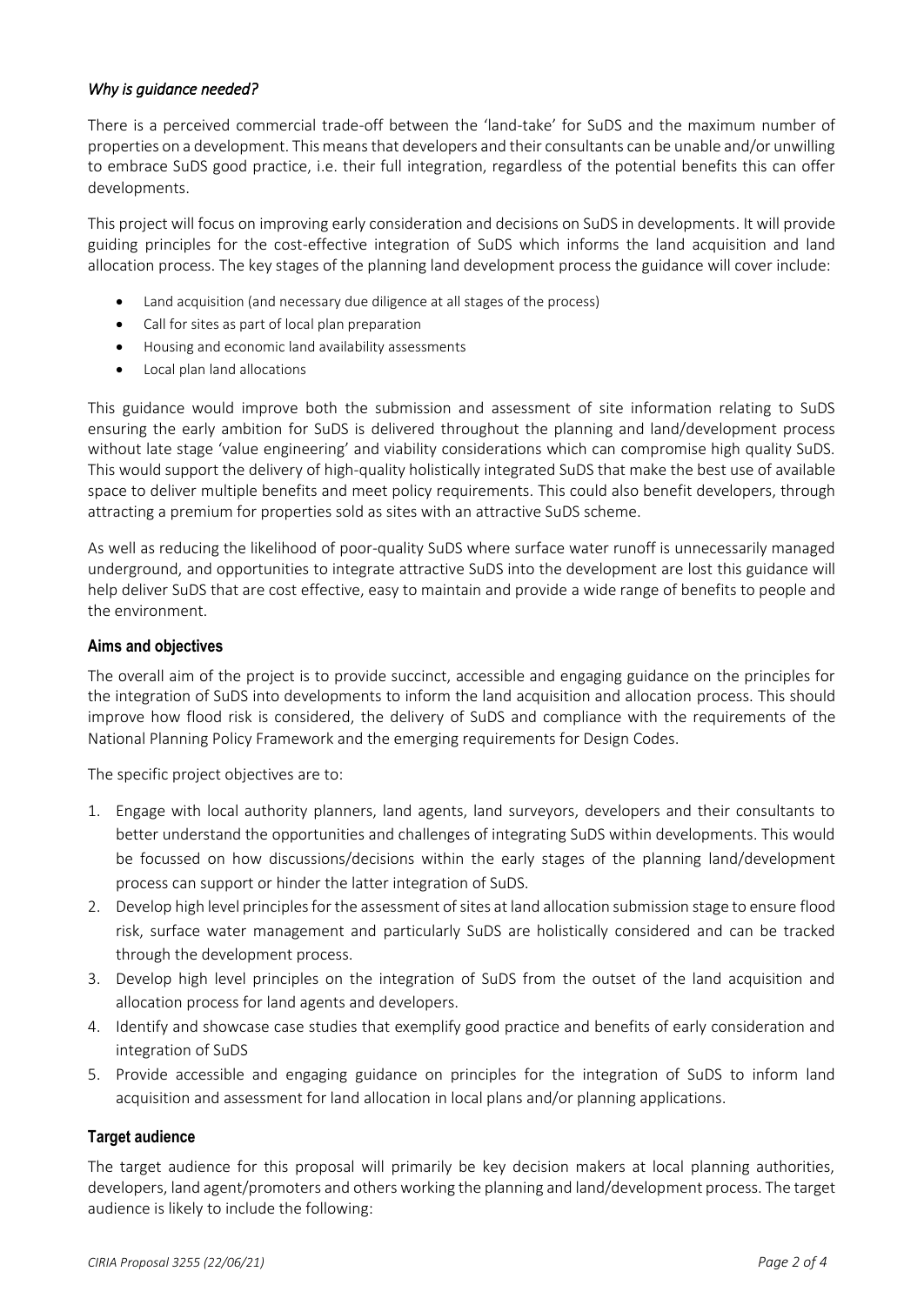- Local authority planners
- Developers and client organisations
- Land agents/promoters
- Land coordinators
- Land surveyors
- Lead Local Flood Authorities
- Water and Sewerage Companies
- Drainage engineers
- Infrastructure engineers
- Master planners / spatial planners
- Urban designers / architects landscape architects
- SuDS designers

## **Approach and outputs**

This will be determined by the Project Team with feedback from funders and Project Steering Group but the potential approach could include:

- 1. Focussed review Guidance and case studies on relevant good practice will be collated (this will include CIRIA guidance, central and local government outputs). This is likely to cover master planning, design codes, SuDS and the planning and land development process. There will also be a review of relevant planning consultations and future drivers.
- 2. Engagement Representatives of the target audience with experience relating to the planning and land/development process and SuDS delivery will be engaged. This is likely to be undertaken by workshop and interviews to explore opportunities and constraints including:
	- a. Enabling early engagement
	- b. Developing an early vision and ambition for SuDS within the land/development sector
	- c. Local government role and opportunities
	- d. Role of the developer and land agent
	- e. Key stages and timescales of the project cycle
	- f. Possible principles for considering and assessing SuDS in early land/development proposals.
- 3. Develop initial principles and skeleton structure Draft principles for the consideration and assessment of SuDS will be developed together with a skeleton structure and/or storyboard for the guidance and animation.
- 4. Development of guidance This will be done iteratively with opportunities for the Project Steering Group to review the final text (twice) and graphics used within the guidance and animation.

# **Outputs**

Concise and engaging guidance will be developed on approaches to secure good SuDS outcomes early in the planning and land/development process. It is envisaged that a short (free electronic) guidance document complemented by a two-minute animation will be developed. High level principles supported by guidance including information on:

- Approaches to determine runoff destination
- Working with site opportunities and overcoming constraints (relating to site conditions, existing infrastructure)
- Level of synergy between SuDS and other planning considerations (delivering multiple benefits, optimising public open space)
- Presentation of potential SuDS components, their space requirements, benefits and longer term considerations

CIWEM has offered to endorse the outputs and other potential supporting organisations will be explored as well. The contents and structure of the guidance and animation will be discussed at stage 3. However, the structure could follow.

- 1. Policy drivers (climate and ecological emergencies (flooding and biodiversity net gain), place making)
- 2. Why early consideration of SuDS makes sense
- 3. How SuDS should be considered